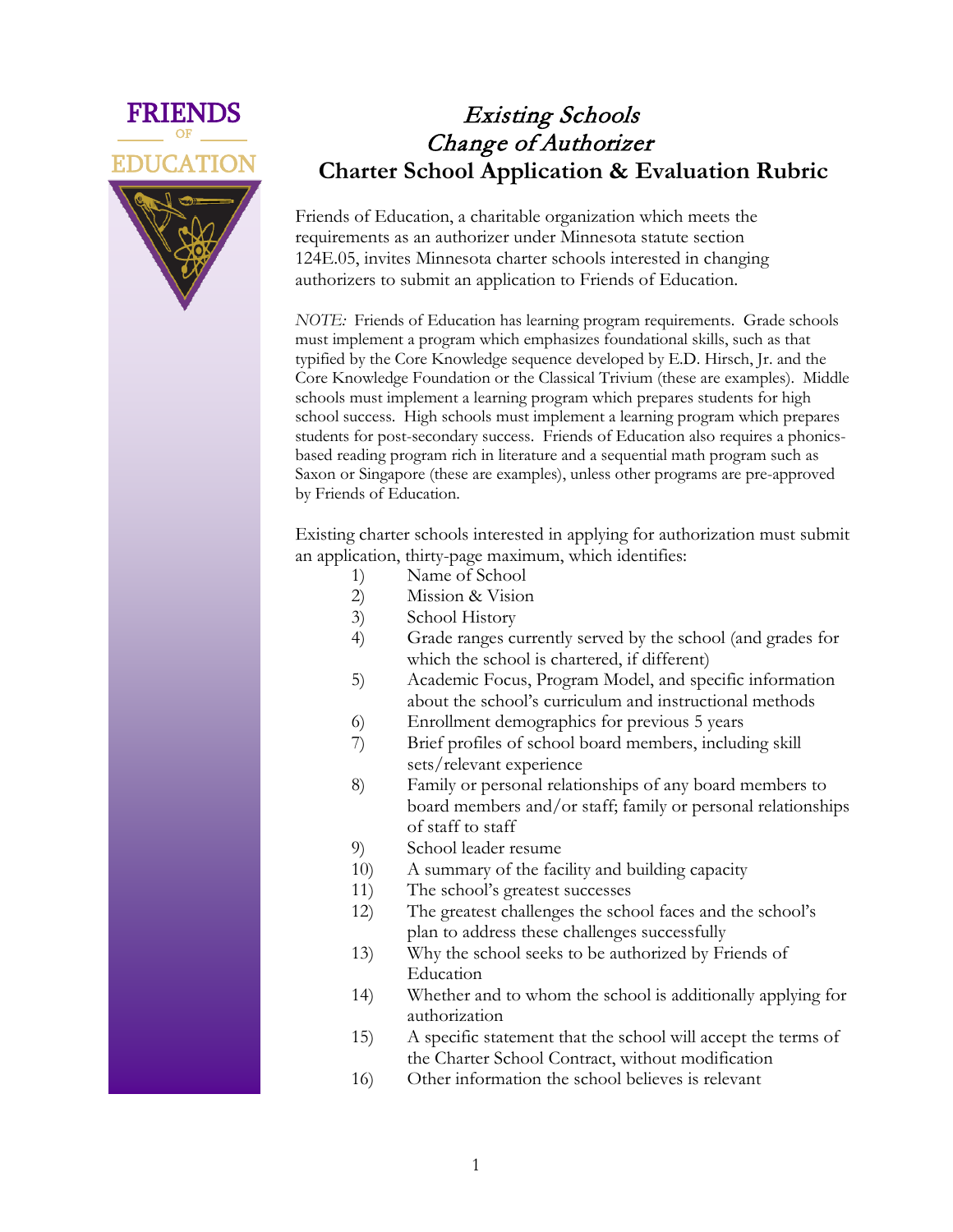Attachments not included in the thirty-page limit:

- 17) Description of how the school is:
	- (a) improving all pupil learning and all student achievement
	- (b) fulfilling other statutory purposes
	- (c) meeting the Commissioner's expectations for all public schools.
- 18) The school's current charter contract.
- 19) Written communications from the school's authorizer in the immediately preceding twelve months, and the school's most recent written review from its current authorizer detailing the school's fiscal, operational, and student performance; the review shall include any unresolved issues and outstanding obligations from its existing contract with the school. If the review contains any unresolved issues or outstanding obligations, the school's application must include a detailed plan as to how it will resolve those issues and obligations. *NOTE:* If the report from the current authorizer does not indicate any outstanding obligations or unresolved issues, a signed statement from the current authorizer stating that no unresolved issues or outstanding obligations exist under its current charter contract must be provided; Friends of Education will not make a final application decision before this statement is received.
- 20) The three most recent external audits
- 21) Current year's budget, including projected fund balance as of June  $30<sup>th</sup>$
- 22) Current continuous improvement plan including:
	- a) the school's goals
	- b) student performance expectations
	- c) governance plan
	- d) administration and operations plan
	- e) financial management plan
- 23) Description of how the school evaluates its:
	- a) educational performance
	- b) fiscal performance
	- c) organizational performance
- 24) Current strategic plan
- 25) Academic Results Provide results **other than** state assessment tests. Friends of Education will obtain state assessment results from the MDE website

#### **Format Requirements:**

 $8\frac{1}{2}$ " x 11" paper, 1" margin all sides Citations must be embedded in the text Minimum 12 point font No tabs / dividers May be single-spaced Pages #s bottom of each page Email applications are accepted (must be word and excel compatible, no PDFs): If you do not receive confirmation of receipt within two business days, call Friends of Education at 952.745.2717. If Mail/Courier: 1 paper copy and 1 electronic (word and excel compatible) on flash drive

**Where to Submit**: Interested schools should submit its application and attachments with a cover letter which shall include phone and e-mail contact information to: beth.e.topoluk@[huntington.com](mailto:topoluk@tcfbank.com) (electronic delivery); if mail/courier: Friends of Education, 1405 Xenium Lane North, Plymouth, MN 55441.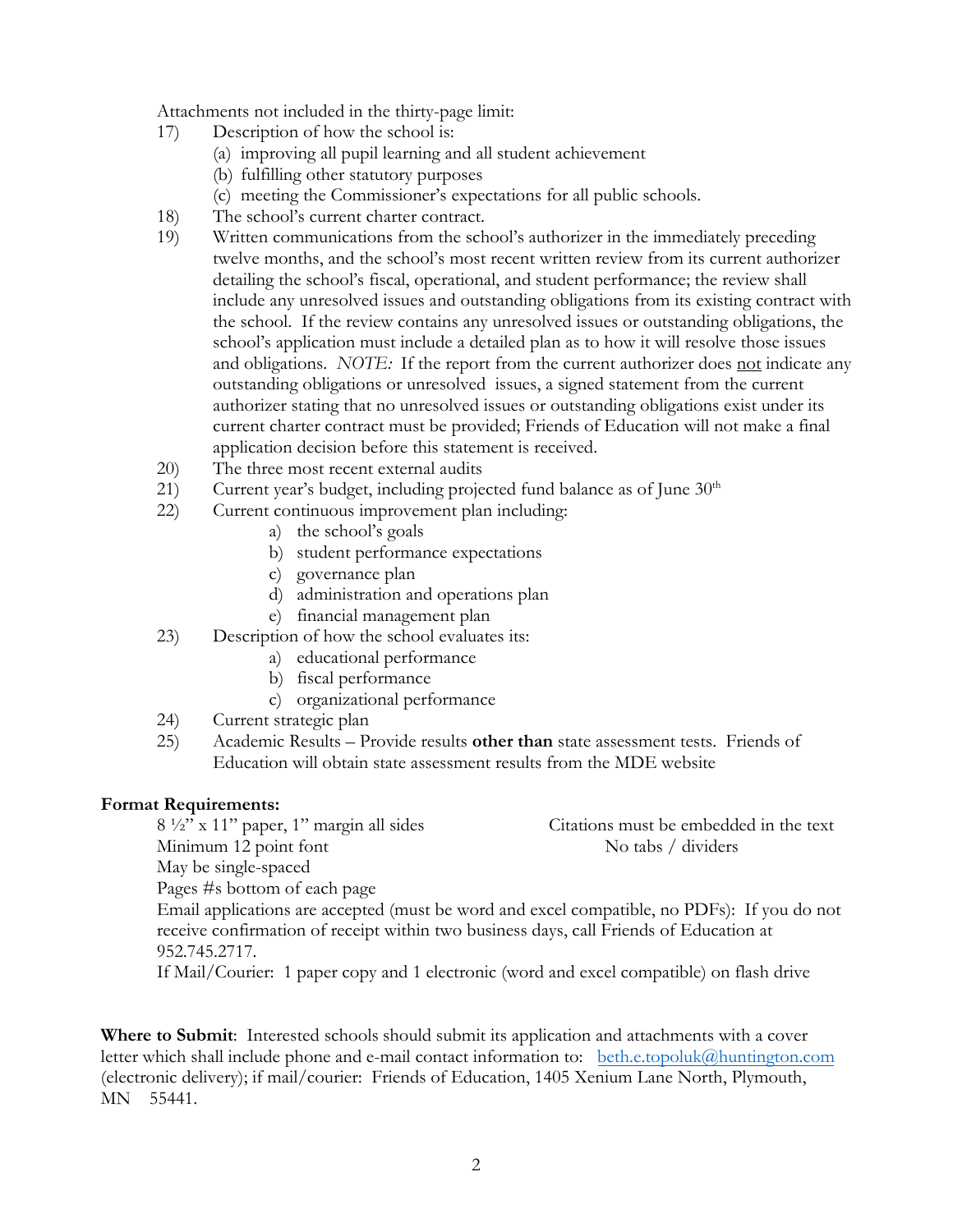**Decision Date**: Site visits will be scheduled or notices of noninterest will be mailed within sixty days. If a site visit scheduled, decisions are generally provided within thirty days of site visit.

**Deadline:** None. Applications from Existing Charter Schools are accepted continuously. **Evaluation:** Complete applications will be comprehensively evaluated based on the school's historical academic, fiscal, and operational performance. Friends of Education evaluates whether the school has demonstrated academic, fiscal, and operational success as follows:

| <b>FISCAL SOUNDNESS</b>                              | <b>Primary Consideration</b>                                                                                                                                                                                                       | <b>Evaluation Standard</b>                                                                                                                                                                                                                                                                                                                                         |  |
|------------------------------------------------------|------------------------------------------------------------------------------------------------------------------------------------------------------------------------------------------------------------------------------------|--------------------------------------------------------------------------------------------------------------------------------------------------------------------------------------------------------------------------------------------------------------------------------------------------------------------------------------------------------------------|--|
| <b>External Audits</b>                               | Existence of material weaknesses and<br>significant deficiencies                                                                                                                                                                   | No deficiencies or evidence that deficiencies are recognized<br>and addressed through reduction and/or elimination                                                                                                                                                                                                                                                 |  |
| Fund Balance                                         | Current % of historical expenditures and<br>trend                                                                                                                                                                                  | Years of school operation are considered. Generally:<br>Excellent: 20%+; Good: 15-20%; Generally Satisfactory:<br>10-14%; Less than 10%: generally reflects inadequate<br>fiscal soundness but will be considered with satisfactory<br>explanation                                                                                                                 |  |
| <b>ACADEMIC PERFORMANCE</b>                          |                                                                                                                                                                                                                                    |                                                                                                                                                                                                                                                                                                                                                                    |  |
| <b>State Assessments</b><br><b>Local Assessments</b> | Proficiency rates and Growth are each<br>compared with: (a) resident district schools<br>with comparable demographics, (b) resident<br>district, and (c) state average subgroups.<br>NorthStar Ratings<br>Determined by assessment | Evidence that the school is increasing student achievement<br>when compared with its traditional counterparts for the<br>same grades served. If the school is serving nontraditional<br>populations, standards appropriate for the school population are<br>utilized.<br>Current NorthStar improvement designations may reflect<br>inadequate student achievement. |  |
| (provided by School)                                 |                                                                                                                                                                                                                                    |                                                                                                                                                                                                                                                                                                                                                                    |  |
| <b>OPERATIONS</b>                                    |                                                                                                                                                                                                                                    |                                                                                                                                                                                                                                                                                                                                                                    |  |
| <b>Board Capacity</b>                                | Skill sets, experience, actual governance (e.g.<br>board material review)                                                                                                                                                          | Evidence of a variety of skill sets and experience;<br>Evidence that the board adequately governs, critically<br>evaluates, and strategically leads the school                                                                                                                                                                                                     |  |
| Compliance                                           | Reporting and state law requirements                                                                                                                                                                                               | Significant and/or multiple and/or repeated compliance<br>deficiencies, without satisfactory explanation, generally<br>reflect inadequate operational compliance.                                                                                                                                                                                                  |  |

**TIP:** Friends of Education believes that one of the best indicators of future performance is past performance and, consequently, places great emphasis on and comprehensively evaluates a school's historical performance. In that spirit, a successful application generally reflects:

For Academic Performance, an historical record clearly demonstrating

consistently strong student achievement or consistently increasing student achievement *TIP: include a matrix showing achievement over time*

For Financial Performance, an historical record clearly demonstrating:

- (1) multiple external audits with no material or significant deficiencies, or attention to deficiencies
- (2) consistently solid fund balance or a consistently increasing fund balance.

*TIP: include a matrix showing audit results / fund balance over time*

For Operational Performance, an historical record clearly demonstrating:

- (1) consistent substantial compliance or consistently improving compliance
- (2) board record demonstration of active governance and oversight.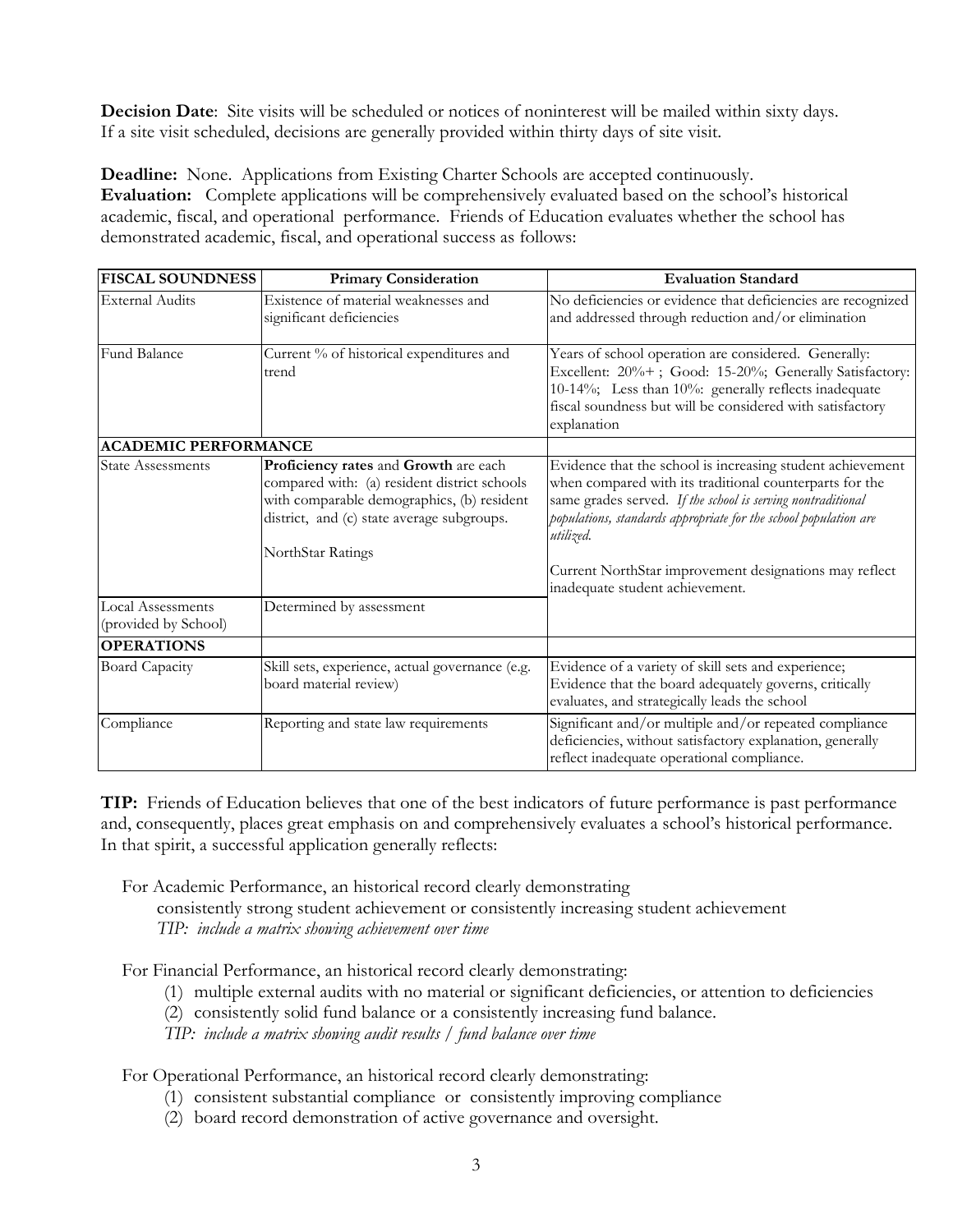*TIP: Include matrices showing compliance record over time, and board skill sets by board member, and board meeting attendance by board member*

Reviewer \_\_\_\_\_\_\_\_\_\_\_\_\_\_\_\_\_\_\_\_\_\_\_\_\_\_ Date \_\_\_\_\_\_\_\_\_\_\_\_\_\_\_\_\_\_\_\_\_\_\_\_\_\_\_\_

# Existing Schools Change of Authorizer Application Evaluation

Schools are evaluated based on fiscal, academic, and operational performance.

|                                                            | Meets        | Does Not Meet |
|------------------------------------------------------------|--------------|---------------|
|                                                            | Expectations | Expectations  |
| The academic program complies with Friends of              |              |               |
| Education's learning program requirements.                 |              |               |
| A quality application provides evidence of:                |              |               |
| <b>FISCAL SOUNDNESS</b>                                    |              |               |
| External Audits: No deficiencies or deficiencies are       |              |               |
| addressed through reduction and/or elimination.            |              |               |
| Qualitative: Describe the degree to which the              |              |               |
| external audits persuasively demonstrate                   |              |               |
| adequate fiscal management through reduction               |              |               |
| and/or elimination of deficiencies.                        |              |               |
| Fund Balance: Current and trending fund balance.           |              |               |
| Qualitative: Describe the degree to which the              |              |               |
| trend persuasively demonstrates fiscal                     |              |               |
| soundness.                                                 |              |               |
| Fund Balance %: 10% minimum                                |              |               |
| <b>ACADEMIC PERFORMANCE</b>                                |              |               |
| <b>MCA Results:</b>                                        |              |               |
| <b>Proficiency Rates</b>                                   |              |               |
| The school is increasing student achievement at a rate     |              |               |
| greater than its traditional counterparts for same grades. |              |               |
| Resident district schools (w comp demographics)            |              |               |
| Resident district                                          |              |               |
| State average subgroups                                    |              |               |
| Qualitative: Describe the degree to which the              |              |               |
| school's proficiency results persuasively                  |              |               |
| demonstrate that the school is improving all               |              |               |
| pupil learning and all student achievement.                |              |               |
| <b>Growth Rates</b><br>$\bullet$                           |              |               |
| The school is increasing student achievement at a rate     |              |               |
| greater than its traditional counterparts for same grades. |              |               |
| Resident district schools (w comp demographics)            |              |               |
| Resident district                                          |              |               |
| State average subgroups                                    |              |               |
| Qualitative: Describe the degree to which the              |              |               |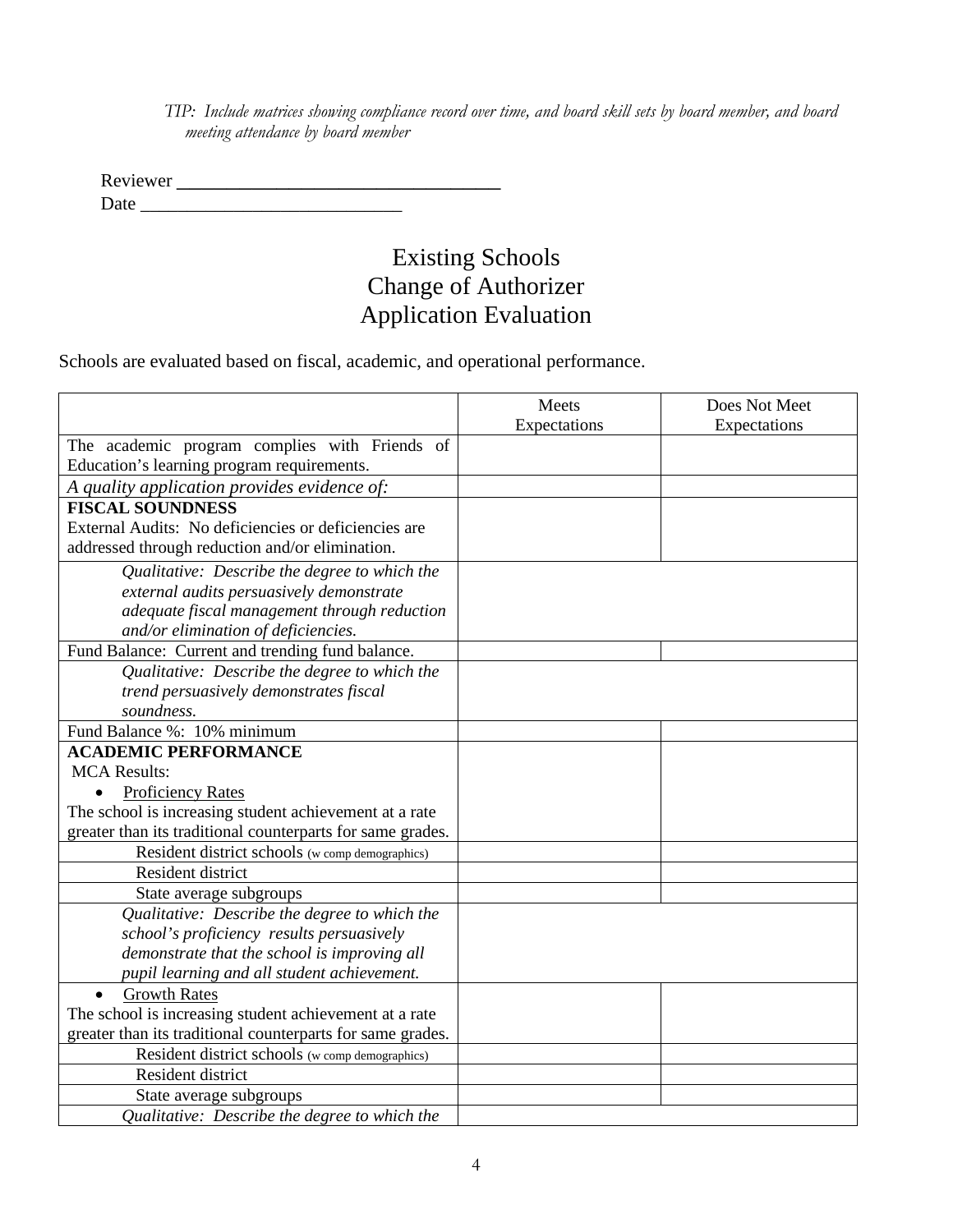| school's growth results persuasively<br>demonstrate that the school is improving all                                                                              |  |
|-------------------------------------------------------------------------------------------------------------------------------------------------------------------|--|
| pupil learning and all student achievement.                                                                                                                       |  |
| <b>NorthStar Ratings</b>                                                                                                                                          |  |
| The school's current MDE designation(s), if any:                                                                                                                  |  |
| Qualitative: Describe the degree to which the<br>NorthStar ratings demonstrate that the school<br>is improving all pupil learning and all student<br>achievement. |  |
| School Administered (Local) Assessments:                                                                                                                          |  |
| The academic program is contributing to improved<br>student achievement.                                                                                          |  |
| Qualitative: Describe the degree to which the                                                                                                                     |  |
| school's results persuasively demonstrate that                                                                                                                    |  |
| the school is improving all pupil learning and                                                                                                                    |  |
| all student achievement.                                                                                                                                          |  |
| <b>OPERATIONS</b>                                                                                                                                                 |  |
| <b>Board Capacity:</b>                                                                                                                                            |  |
| Board comprised of a variety of skill sets and                                                                                                                    |  |
| experiences.                                                                                                                                                      |  |
| Qualitative: Describe the degree to which the                                                                                                                     |  |
| board has adequate experience: to what                                                                                                                            |  |
| degree is the board comprised of experience in                                                                                                                    |  |
| accounting/finance, business, charter schools,                                                                                                                    |  |
| community organization, data analysis,                                                                                                                            |  |
| education, legal, project management, real                                                                                                                        |  |
| estate.                                                                                                                                                           |  |
| Board adequately governs, critically evaluates,<br>and strategically leads the school.                                                                            |  |
| Qualitative: Describes the degree to which the                                                                                                                    |  |
| application and review of board minutes                                                                                                                           |  |
| persuasively demonstrate that the board                                                                                                                           |  |
| adequately governs the school.                                                                                                                                    |  |
| Describe the degree to which the application                                                                                                                      |  |
| and review of board minutes persuasively                                                                                                                          |  |
| demonstrate that the board critically evaluates<br>the school.                                                                                                    |  |
|                                                                                                                                                                   |  |
| Describe the degree to which the application                                                                                                                      |  |
| and review of board minutes persuasively<br>demonstrate that the board strategically leads                                                                        |  |
| the school.                                                                                                                                                       |  |
| Compliance:                                                                                                                                                       |  |
| The School complies with reporting and state and                                                                                                                  |  |
| federal law requirements                                                                                                                                          |  |
| Qualitative: Describe the degree to which the                                                                                                                     |  |
| school persuasively demonstrates that it                                                                                                                          |  |
| complies with reporting and legal                                                                                                                                 |  |
| requirements.                                                                                                                                                     |  |
|                                                                                                                                                                   |  |